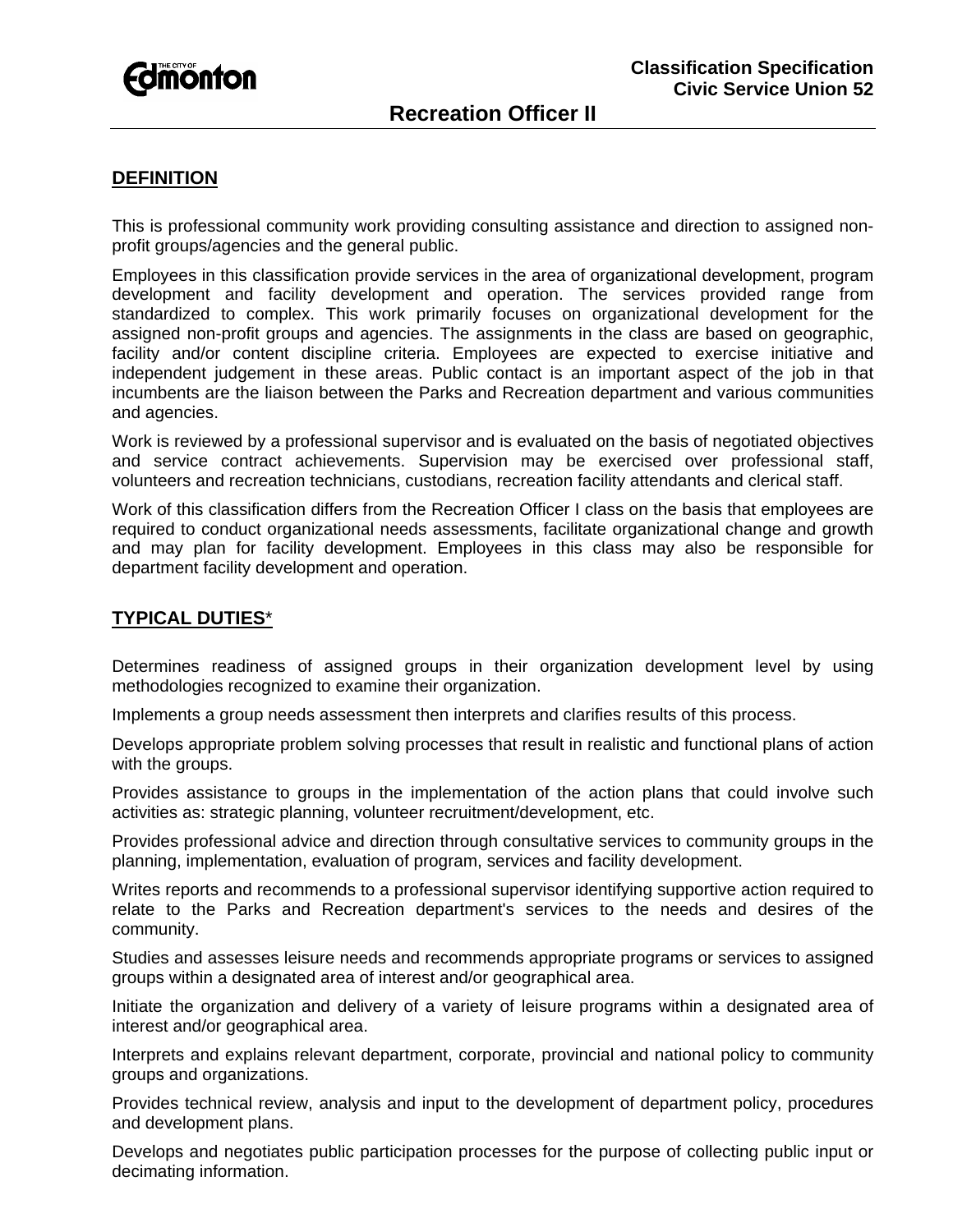

**Recreation Officer II** Page 2

Supervision of staff/volunteers including training and evaluation.

Manages and operates department facilities to optimize public benefit and customer service within budget guidelines.

Develops marketing strategies including promotion plans and negotiates with major co-sponsors.

Performs related work as required.

## **KNOWLEDGE, ABILITIES AND SKILLS**

Extensive knowledge of the theory and philosophy of leisure.

Extensive knowledge of current literature and trends applicable to the field of leisure.

#### Community Development

Extensive knowledge of the socio-economic and demographic variables involved in leisure activities and their relationship to all aspects of community life.

#### Organizational Development

Ability to gain acceptance and generate a professional working relationship with assigned groups, specifically:

Ability to consult with volunteer boards;

Ability to negotiate a service contract with a group;

Ability to assist group in identifying their organizational needs;

Ability to analyze and synthesize the results of an assessment with a workable plan of action with groups;

Ability to assist groups in setting goals and objectives.

#### Program Development

Extensive knowledge of the principles and practices of. leisure program/services administration, specifically:

Ability to conduct or facilitate a community based program needs assessment;

Ability to identify and solicit appropriate cosponsors;

Ability to advise groups on volunteer recruitment and management.

#### Information and Management

Ability to conduct public input processes;

Ability to update and utilize the Recreation Culture Program Planning Process;

Ability to write reports, correspondence, press releases in city format.

#### **Supervision**

Ability to provide leadership and direction to subordinates; ability to evaluate performance of subordinates;

Ability to assess training needs and provide training to subordinates.

#### Facility Operation

Extensive knowledge of facility operations, practices and procedures;

Ability to provide recognition to community/direct service volunteers.

#### Volunteers